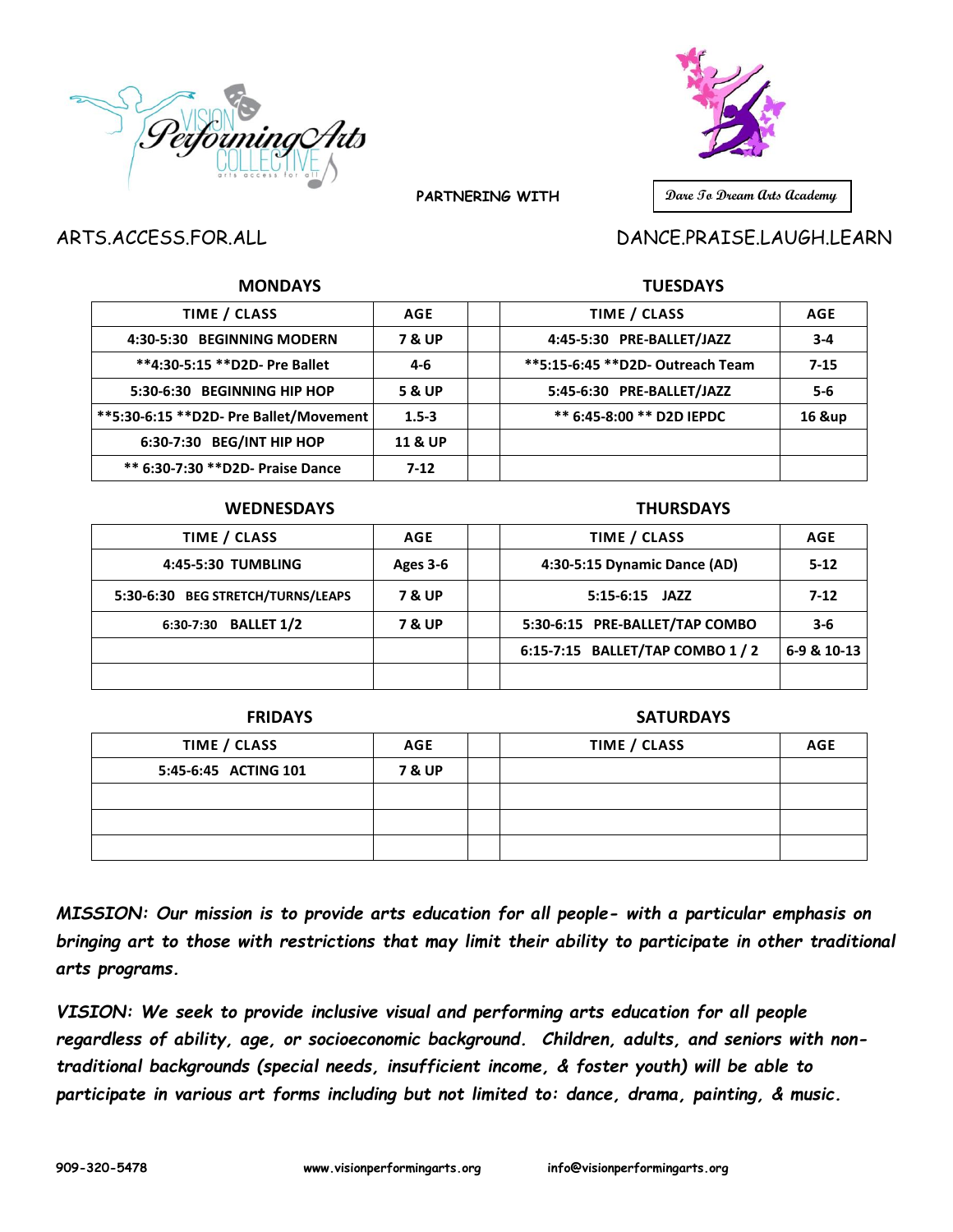

# **TUITION: \$20 YEARLY (JANUARY) REGISTRATION FEE Re-registration required after 6 consecutive missed weeks \$15 drop in rate 10% family discount \$15 LATE FEE AND \$25 RETURNED CHECK FEE**

| Number of Classes Per    | Price per       | <b>SEMESTER</b>          |
|--------------------------|-----------------|--------------------------|
| Week                     | 4- week session | <b>DISCOUNT (PAID IN</b> |
|                          |                 | FULL)                    |
|                          | \$35            | 10%                      |
|                          | \$65            | 10%                      |
|                          | \$90            | 10%                      |
| <b>Unlimited Classes</b> | \$125           | 15%                      |

#### **\*\*ACTING CLASSES ARE NOT INCLUDED IN UNLIMITED CLASS RATE\*\***

#### **ATTIRE/UNIFORM:** *Please purchase prior to first class.*

**Ballet** – Black leotard (tank, cap or long sleeve) pink tights, black skirt and pink ballet shoes.

**Tap** – Tap shoes. Black leotard, pink tights, black skirt/shorts/leggings/jazz pants

**Jazz, Praise Dance, Modern**, **ST&L** & **TEAMS**- Black leotard, black jazz/yoga pants OR leggings/skirts and black jazz shoes/ dance paws/foot undies.

**Hip-Hop** – loose fitting clothing. Dance sneakers

**Tumbling-** black unitard, leotard/shorts- Barefoot.

### **HAIR MUST BE PULLED BACK OFF FACE AND NECK (a bun is recommended)**

*\*\*\*Failure to wear required attire will result in watching the class instead of participating in it, without tuition* 

*reimbursement*



#### **Assessment**

Our mission is to create strong technical and knowledgeable dancers. At the start of the semester, each student will be given a syllabus explaining what they will learn in the class. Teachers may also give homework assignments (such as stretch 3 times a week, or work on left double pirouette, learn dance vocabulary)

#### **Mid- Term Evaluation**

The mid-term evaluation is an opportunity to determine each student's progress half way through the semester. The evaluation will allow the instructor to assist those students who may need additional training. Mid-Term evaluation will not count against student's final evaluation. **Final Evaluation**

The Final evaluation will determine if the student has learned the required technique and terminology for current class. If the student meets all of the requirements, that student will receive a "Pass" on their evaluation sheet.